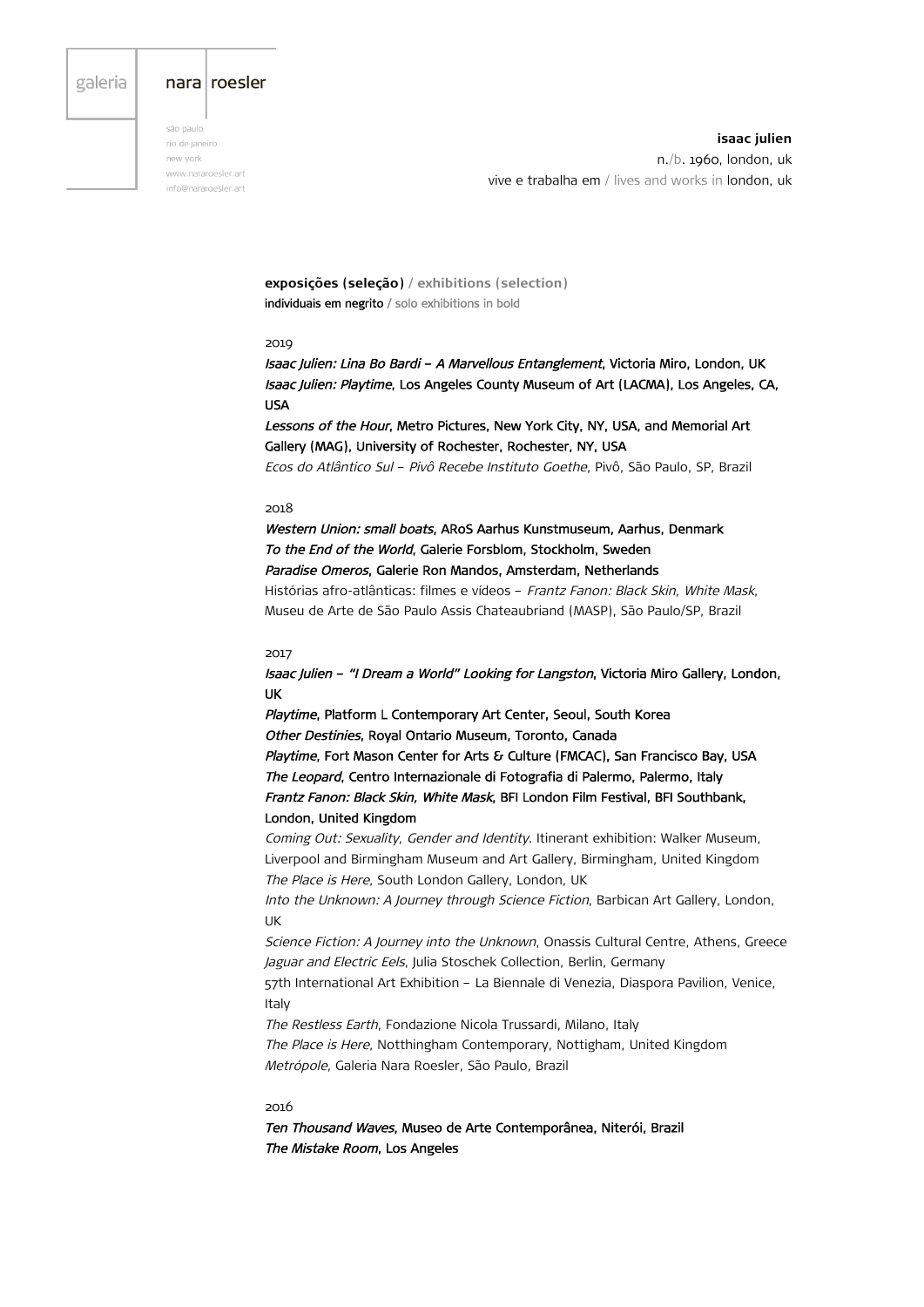Vintage, Jessica Silverman Gallery, San Francisco, USA Isaac Julien – Looking for Langston, Galerie Ron Mandos, Amsterdam, the **Netherlands** Irreversible Intrusion | Stones Against Diamonds, Chi K-11 Art Museum, Shanghai, China Playtime, Museo Amparo, Puebla, México The Distant Unknown / Stones Against Diamonds, OCAT Shanghai Project Space, Shanghai, China Playtime, Kramlich Foundation, Fort Mason, San Francisco, USA Stones Against Diamonds, Roslyn Oxley Gallery, Sidney, Australia Stones Against Diamonds, Baldwin Gallery, Aspen, USA The Collection: Ten Thousand Waves, Fondation Louis Vuitton, Paris, France Bentu, Fondation Louis Vuitton, Paris, France Art of the Treasure Hunt, Tuscany, Italy Human Ecology, Galeria Nara Roesler, New York, USA Time/Image, Blaffer Art Museum, Houston Krannert Art Museum Champaigne, Chicago, USA Black Pulp!, Yale School of Art, New Haven, USA Red Africa, Calvert 22, London, United Kingdom MUAC, Museo Universitário Arte Contemporáneo-UNAM, Mexico City, Mexico Ten Tousand Waves, Towner Gallery, Fastbourne, United Kingdom Castle Tuessling, Bavaria, Germany The Shadow Never Lies, Minsheng Museum, Shanghai, China The 1980s - Today's Beginnings?, Eindhoven, Netherlands Surface & Beyond, Dirimart Gallery, Istanbul, Turkey Borders, Barriers, Walls, Monash University Museum of Art, Melbourne Australia

#### 2015

# Riot, Museum de Pont, Tilburg, the Netherlands Playtime, Galería Helgea de Alvear, Madrid, Spain

All the World's Futures, Venice Biennale Mobile M+: Moving Images, M+, Hong Kong Harmonie and Transition - Reflecting Chinese Landscapes, Marta Herdford Galley, Herford, Germany The New Human: You in Gobal Wonderland, Moderna Musset, Malmö, Sweden ICA Collection In Context, ICA Boston, Boston, USA New Queer Cinema, Cine Belas Artes, São Paulo, Brazil Vanishing Ice: Alpine and Polar Landscapes in Art, 1775 - 2012, McMichael Canadian Art Collection, Ontario, Canada

#### 2014

Playtime, Galeria Nara Roesler, São Paulo, Brazil Playtime, Victoria Miro Gallery, London, England Playtime, Museum of Contemporary Art and Design, Manila, Philippines Glass House, Prism, Man in the Mirror, Vanhaerents Art Collection, Bruxelas, Belgian Lost in Landscape, Museo di Arte Moderna e Contemporanea di Trento e Rovereto, Rovereto, Italy Ship to Shore: Art and the lure of the seas, John Hansard Gallery, University of Southampton, Southampton, England Man in the Mirror, Glass House, Prism, Vanhaerents Art Collection, Bruxelas, Belgium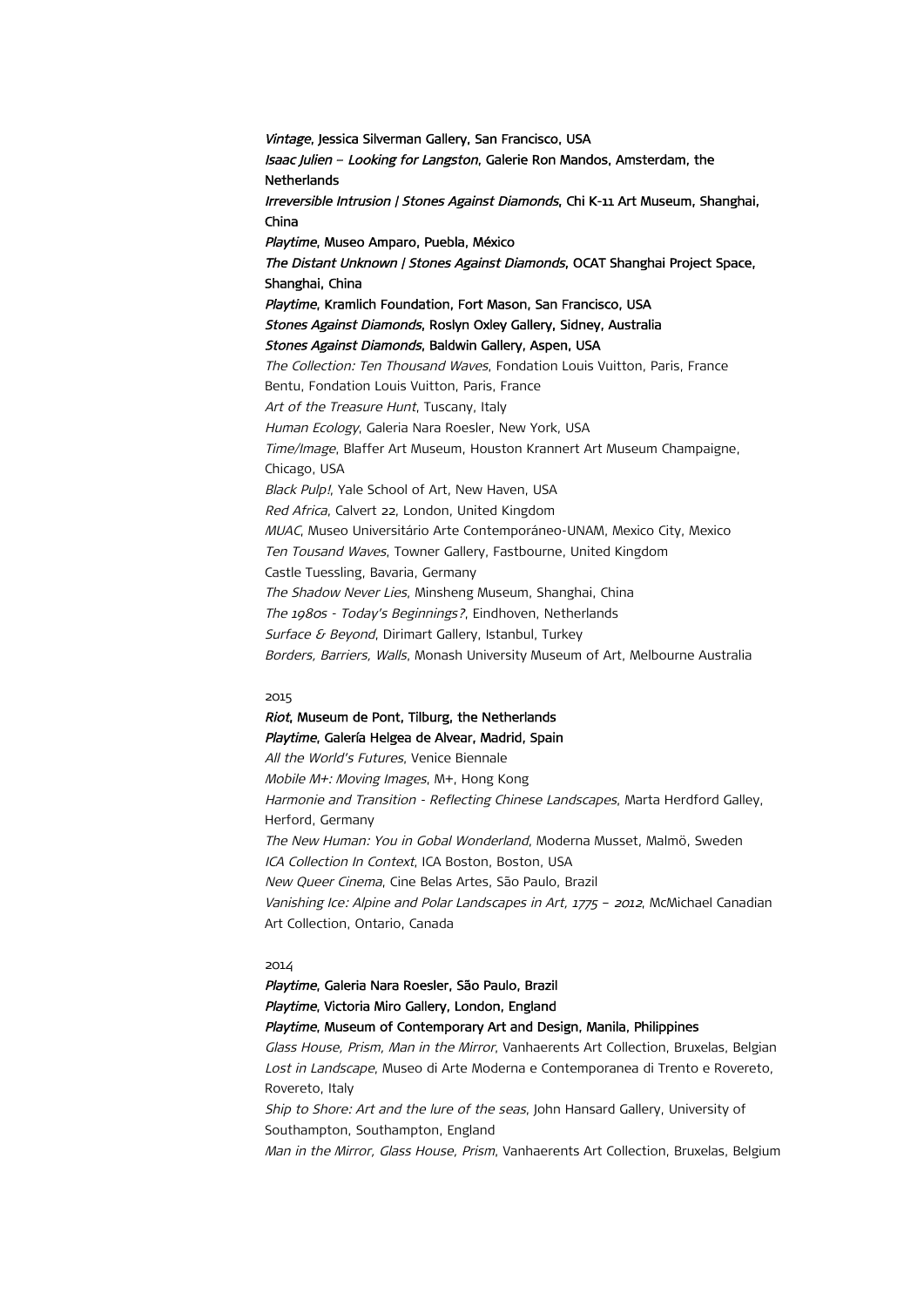Vagabondia, CCA - NTU Centre for Contemporary Art, Singapore; Blaffer Art Museum, Houston, USA Vagabondia, Tate Modern, London, England Theatrical Fields, Bildmuseet Umea University, Umeå, Sweden Vanishing Ice: Alpine and Polar Landscapes in Art, 1775 – <sup>2012</sup>, Whatcom Museum, Bellingham, USA Screening Vagabondia, Tate Modern, UK Man in the Mirror, Glass House, Prism, Vanhaerents art collection, Belgium Made by Brazilians, antigo Hospital Matarazzo, SP, Brazil Time/Image, Blaffer Art Museum, EUA Riot, DE PONT Museum, Tilburg

## 2013

Ten Thousand Waves, Museum of Modern Art, New York, USA Playtime, Metro Pictures, New York, USA The Long Road to Mazatlán, Art Institute of Chicago, Chicago, USA Better Life (Ten Thousand Waves), De Pont Museum of Contemporary Art, Tilburg Holland Fantome Creole, Goetz Collection, Munich, Germany Vanishing Ice: Alpine and Polar Landscapes in Art, 1775 – <sup>2012</sup>, Whatcom Museum, Bellingham, USA Theatrical fields, Bildmuseet Umea University, Umeå, Sweden Cinematic visions, Victoria Miro, London, England O Interior Está no Exterior/The Insides Are On the Outside, SESC Pompeia, São Paulo,

Brazil 2012

Scopic Landscapes, Galeria Nara Roesler, São Paulo, Brazil Isaac Julien: Better Life (Ten Thousand Waves), Galerie Ron Mandos, Amsterdam (Ten Thousand Waves photographs, The Leopard single screen) Isaac Julien: Geopoetics, SESC Pompeia, São Paulo, Brazil (Ten Thousand Waves ninescreen, Fantôme Créole four-screen, The Leopard single screen, Paradise Omeros three-screen) Isaac Julien, Roslyn Oxley9 Gallery, Sydney, Australia (Ten Thousand Waves photographs) Currents 34: Isaac Julien, Milwaukee Art Museum, Milwaukee, USA (True North, Fantôme Afrique, Western Union: Small Boats) Isaac Julien: Ten Thousand Waves, Museum of Contemporary San Diego, USA (Ten Thousand Waves ninescreen and photographs) Isaac Julien, Linda Pace Foundation, San Antonio, USA (Ten Thousand Waves threescreen) Ten Thousand Waves, Photographs by Isaac Julien, Valentine Willie Fine Art, Singapore (Ten Thousand Waves photographs) The Leopard, Dirimart Garibaldi, Istanbul, Turkey (The Leopard) Juegos de lenguaje, Centro de Artes Visuales Fundación Helga de Alvear, Cáceres, Spain Expanded Cinema: Isaac Julien, Fiona Tan, Yang Fudong, EYE filmmuseum, Amsterdam (Ten Thousand Waves nine-screen), Open End, Haus der Kunst, Munich (Paradise Omeros) The Dwelling Life of Man, Kunsthal KAdE, Amersfoort, Holland (Ice Project Work No,3)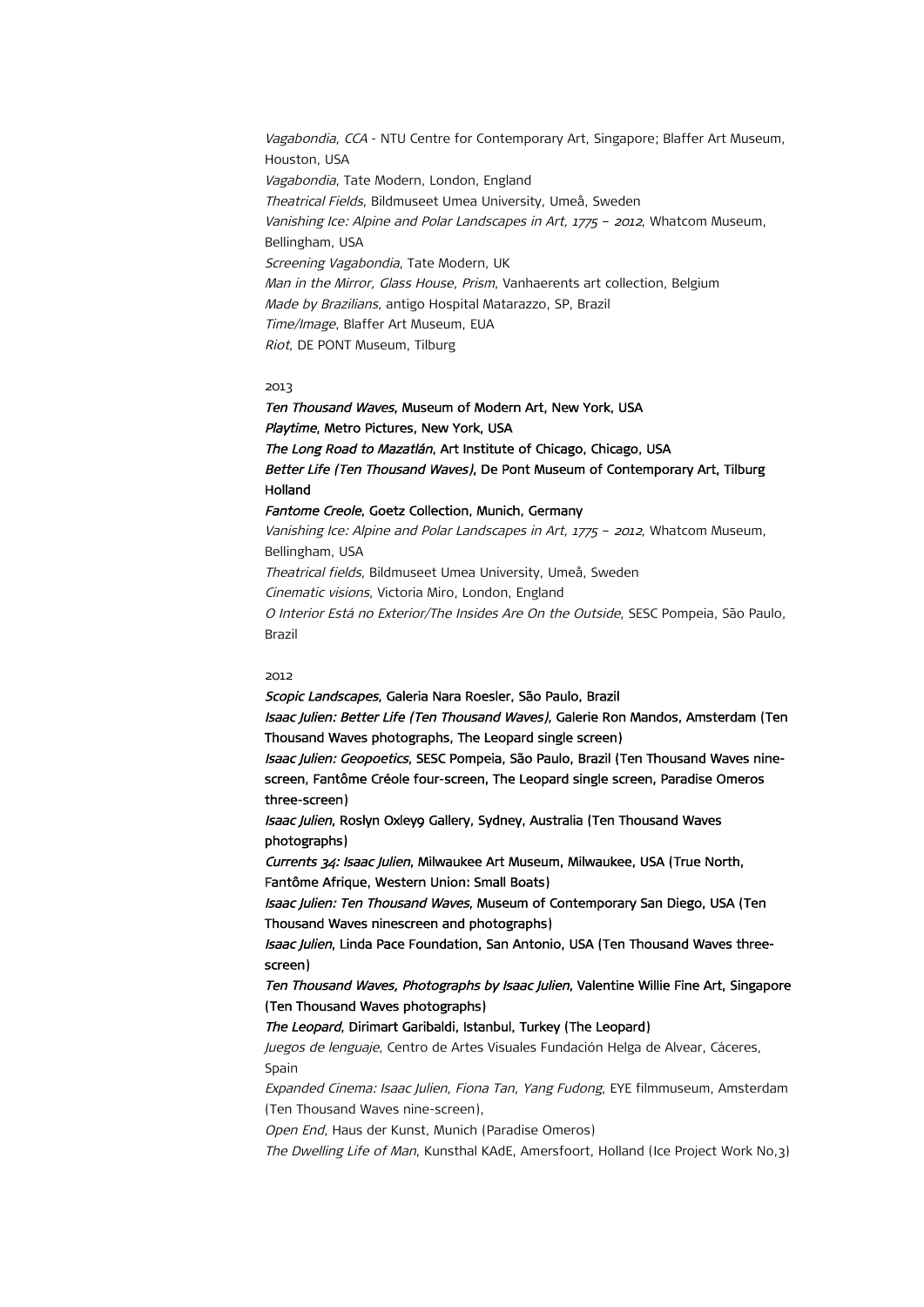This Will Have Been, Institute of Contemporary Art, Boston, USA (Looking for Langston) This Will Have Been, Walker Art Centre, Minneapolis, USA (Looking for Langston) Border Crossing, Kunsthallen Brandts, Denmark (Western Union: Small Boats) Sinopticon, Plymouth City Museum and Art Gallery (Ten Thousand Waves photographs) La Triennale, Palais de Tokyo (Territories) Johannesburg Biennale, Stevenson Gallery, Cape Town, South Africa (Fanon S,A, 1997 and Fantôme Créole photographs) Architecture and Design, National Museum for Art, Norway, Oslo (Ten Thousand Waves nine-screen) This Will Have Been, Museum of Contemporary Art, Chicago, USA (Looking for Langston) Take Me Somewhere Nice, Stene Projects, Stockholm, Sweden (True South photograph)

## 2011

Isaac Julien, ICA Boston (Ten Thousand Waves nine-screen) Isaac Julien, Galería Helga de Alvear, Madrid, Spain (Ten Thousand Waves nine-screen and photographs) Isaac Julien, L'Atelier Hermès, Seoul, Korea (Ten Thousand Waves three-screen and photographs) Isaac Julien, Kunstnernes Hus, Oslo, Norway (Western Union: Small Boats five-screen and Fantôme Créole) Isaac Julien, Metro Pictures, New York, USA (Ten Thousand Waves photographs) 4th Moscow Biennale of Contemporary Art (Ten Thousand Waves three-screen) Gothenburg International Biennial for Contemporary Art (Better Life and live performance) Collected, Ritual, The Studio Museum Harlem (Incognito) Move: Choreographing You, Kunstsammlung Nordrhein-Wesfalen, Dusseldorf, Germany (Ten Thousand Waves nine-screen) Videophere: A New Generation, Albright Knox Art Gallery, New York (Western Union: Small Boats) Screaming from a Mountain, Sørlandets Kunstmuseum, Norway (True North) Expanded Cinema Part II, Moscow Centre for Culture and Art MediaLab at Garage Center of Contemporary Culture, Moscow (Russia), Konepaja Centre, Turku, Finland (Western Union: Small Boats), Singapore Art Museum in collaboration with Centre Pompidou, Paris (Baltimore) The Cinema Effect: Illusion, Reality, and the Moving Image, CaixaForum, Madrid, Spain (Fantôme Créole) 2010

Isaac Julien / Creative Caribbean Network, Bass Museum, Miami (Ten Thousand Waves nine-screen and photographs, Paradise Omeros, Baltimore and Vagabondia) Isaac Julien, Victoria Miro Gallery, London (Ten Thousand Waves photographs) Isaac Julien, Helsinki Festival, Kunsthalle Helsinki, Finland (Ten Thousand Waves ninescreen)

Isaac Julien, ShanghART Gallery, H-Space, Shanghai, China (Ten Thousand Waves nine-screen)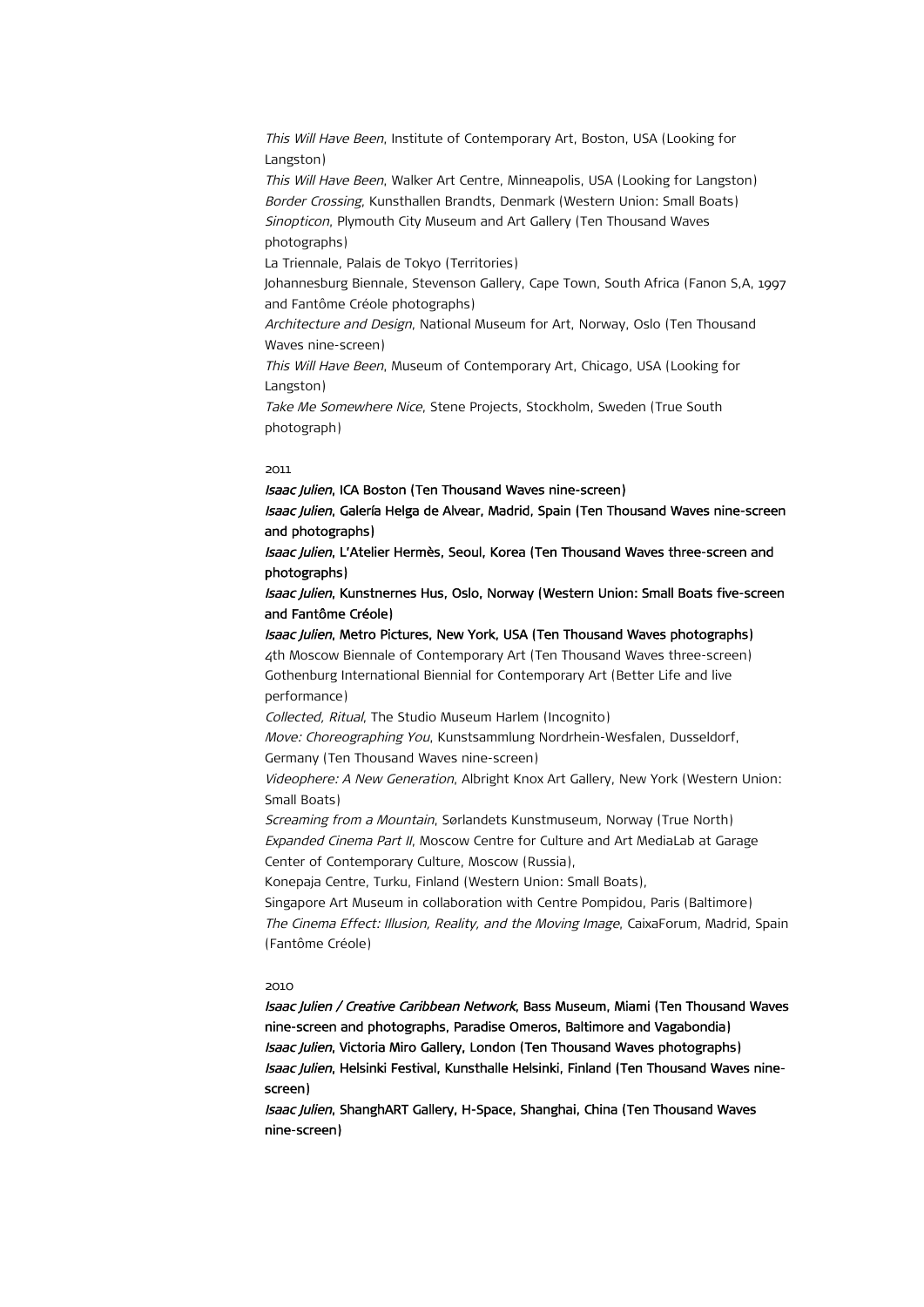# Isaac Julien, Roslyn Oxleyg Gallery, Sydney, Australia (Ten Thousand Waves photographs)

# Isaac Julien, Akron Art Museum, Ohio, USA (True North three-screen)

Move: Choreographing You, Hayward Gallery, Southbank Centre, London, England (Ten Thousand Waves nine-screen) 8th Shanghai Biennale, China (Better Life with live musical performance by CHoP and Ten Thousand Waves photographs) 21st Century: Art in the First Decade, Queensland Art Gallery, Gallery of Modern Art. Brisbane, Australia (Western Union: Small Boats five-screen) Israel Museum, Jerusalem, Israel (Western Union: Small Boats three screen) 17th Biennale of Sydney, Sydney, Australia (Ten Thousand Waves nine-screen) Riso Museo d'Arte Contemporanea della Sicilia, Palermo, Sicily, Italy (Western Union: Small Boats three-screen) Afro Modern, Tate Liverpool, England (Western Union photograph) Fast Forward 2: The Power of Motion, ZKM, Museum of Contemporary Art, Karlsruhe, Germany (Paradise Omeros) Grand National, Vestfossen, Oslo, Norway (Territories) I Love You, ARoS Aarhus Kunstmuseum, Aarhus, Denmark (Love) Collected, Reflections on the Permanent Collection, The Studio Museum in Harlem, New York, USA (Paradise Omeros) The Blanton Museum of Art, Austin, USA (The Long Road to Mazatlan single screen) Julia Stoschek Collection, Deichtorhallen Hamburg, Germany (True North three screen)

#### 2009

Isaac Julien, Museum Brandhorst Collection, Munich, Germany (Western Union: Small Boats fivescreen and True North) Isaac Julien, Center for Contemporary Art, Ujazdowski Castle, Warsaw, Poland (Western Union: Small Boats) Isaac Julien, Two Rooms Gallery, Auckland, New Zealand (Te Tonga Tuturu / True South)

Re-Imagining October (co-curator), Calvert22, London, England Guggenheim Bilbao Collection, Bilbao, Spain (Paradise Omeros)

The Moving Image: Scan to Screen, Pixel to Projection, Orange County Museum of Art, Newport Beach, USA

The Margulies Collection at the Warehouse, Miami, USA (WESTERN UNION: small boats)

Race to the Top: Arctic Inspirations 1909  $\delta$  Today, Berkshire Museum, Pittsfield, USA (True North series)

## 2008

Isaac Julien, Museu Nacional de Arte Contemporânea - Museu do Chiado, Lisbon, Portugal (Western Union: Small Boats)

Isaac Julien, University Art Museum, University of California Santa Barbara, Santa Barbara, USA (Fantôme Afrique)

Brutal Beauty: Derek Jarman (curator), Serpentine Gallery, London, England Isaac Julien, Galeria Helga de Alvear, Madrid, Spain (Western Union: Small Boats) 7th Gwangju Biennale, Gwangju, South, korea (WESTERN UNION: small boats) The Cinema Effect: Illusion, Reality and the Moving Image Part II, Realisms Hirshhorn Museum, Washington DC, USA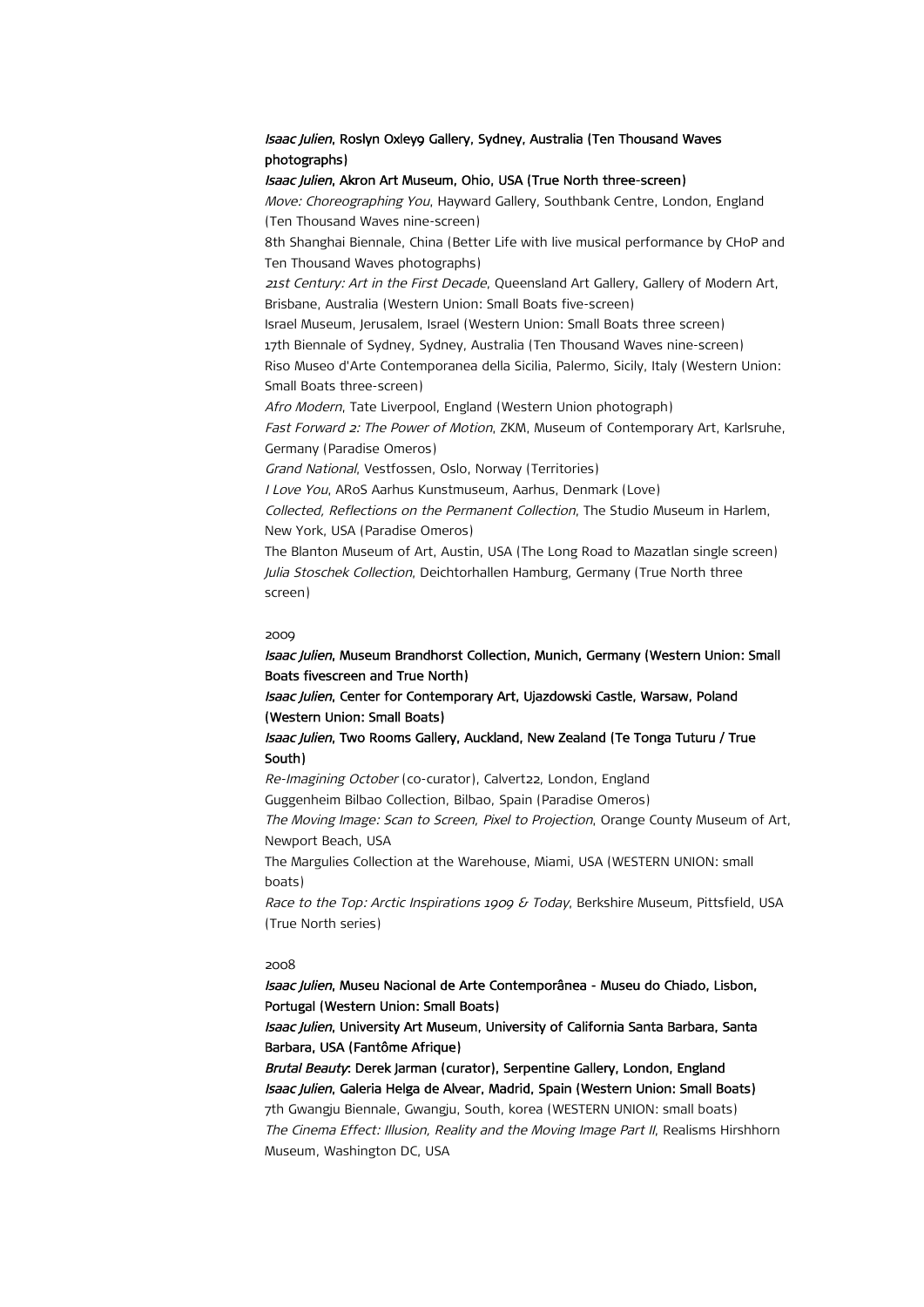Print the Legend, Fruitmarket Gallery, Edinburgh, England Fiction Vs Realité, Calouste Gulbenkian Foundation, Lisbon, Portugal

2007

# Isaac Julien, Metro Pictures, New York, USA (Western Union: Small Boats photographs)

Currents 99: Isaac Julien, St, Louis Art Museum, Missouri, USA (True North photographs)

# Isaac Julien, Roslyn Oxleyg Gallery, Sydney, Australia (True North)

Wrestle, CCS Bard, Hessel Museum, New York, USA (Trussed) New Media Works from the Goetz Collection, Centre for Contemporary Art Warsaw Poland (Fantôme Créole) Video: An Art, A History 1965-2005, MCA Sydney, Australia (Baltimore) Light, Camera, Action: Artists' Films for Cinema, Whitney Museum of American Art, New York, USA (The Attendant) Turbulence: 3rd Auckland Triennial, St Paul Street Gallery, Auckland, New Zealand (True North) Video: An Art, A History 1965-2005, ACMI (Australian Centre of Moving Image), Melbourne, Australia (Baltimore) The Secret Public: The Last Days of the British Underground 1978-1988, Institute of Contemporary Arts, London, England

## 2006

Isaac Julien, The Lab at Belmar, Lakewood, USA (Fantôme Afrique) Isaac Julien, kestnergesellshaft, Hanover, Germany (True North, Fantôme Afrique) Isaac Julien, Brändströme & Stene Gallery, Stockholm, Sweden (True North, Fantôme Afrique)

Isaac Julien, Metro Pictures, New York, USA (Looking for Langston, film and photographs with Sunil Gupta)

Les Expositions de l'Eté, Magasin, Centre National d'Art Contemporain, Grenoble, France (Trussed)

Rethinking Nordic Colonialism – A Postcolonial Exhibition Project in Five Acts, Iceland, Greenland, The Faroe Islands, Sápmi and Denmark, Finland, Norway and Sweden (Looking for Langston)

New Media Collection, 1965–2005, Centre Pompidou, The Taipei Fine Arts Museum, TW (Baltimore triple screen)

40 years Yvon Lambert Gallery, Yvon Lambert, Paris, France, (Long Road to Mazatlán) Video collection of Jean-Conrad and Isabelle Lemaître, Le Maison Rouge, Paris, France (Territories)

A Short History of Performance, Part VI, Whitechapel Art Gallery, London, England (Baltimore three screen)

Contemporary Commonwealth, ACMI (Australian Centre of Moving Image), Melbourne, Australia (Paradise Omeros three screen)

Speaking with Hands, Photographs from the Buhl Collection, Guggenheim Bilbao, Spain

Making History: Art and Documentary in Britain from 1929 to Now, Tate Liverpool, England (Paradise Omeros single screen, Territories),

Vidéodanse 2006, Georges Pompidou, Paris, France (Fantôme Afrique single screen)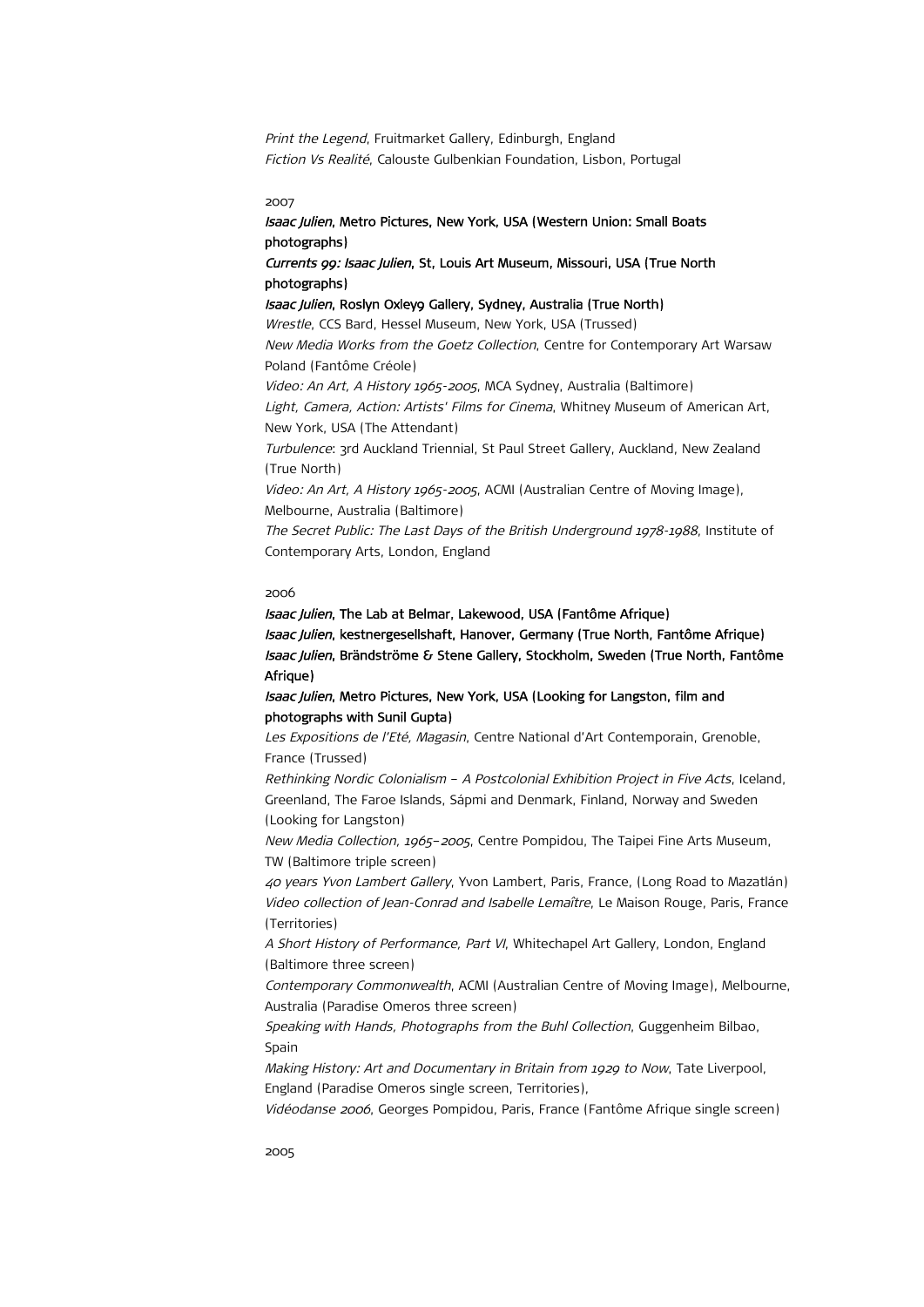Isaac Julien, Museum of Contemporary Art, Miami, USA (True North) Isaac Julien, Victoria Miro Gallery, London, England (True North, Fantôme Afrique) Isaac Julien, Irish Museum of Modern Art, Dublin, Ireland (Long Road to Mazatlán Paradise Omeros, Baltimore)

Isaac Julien, MAK Center, Los Angeles, USA (True North photographs) Isaac Julien, Centre Pompidou, Paris, France (Fantôme Creole, Baltimore) Isaac Julien, Moderna Museet, Stockholm, Sweden (Paradise Omeros) Isaac Julien Deslocamentos, VIVO Open Air, São Paulo, Brazil (Paradise Omeros, Baltimore, Long Road to Mazatlán, Radioactive)

Temps de Vídeo, works from the collection of the Pompidou, Fundació La Caixa, Barcelona, Spain

Emergencies, MUSAC, Léon, Spain, (Paradise Omeros single screen) (1 April) Deutsche Bank 25th Anniversary Collection, Deutsche Guggenheim, Berlin, Germany The Projected Image, Tate Modern, London, England (Encore: Paradise Omeros) 3', Centro Galego de Arte Contemporánea, Spain (Encore II: Radioactive), ShowCASe Contemporary Art for the England, City Art Centre & Talbot Rice Gallery, Edinburgh, England After Mazatlán)

#### 2004

Isaac Julien, GL Strand Kunstoreningen, Copenhagen, Denmark (Paradise Omeros, Vagabondia, Radioactive)

True North, Musee d'art contemporain de Montreal, Montreal, Canada (Baltimore, Paradise Omeros)

Black Atlantic, House of World Cultures, Berlin, Germany (True North, Paradise Omeros)

Baltimore, The Contemporary, USA (Baltimore)

Isaac Julien, Galeria Helga de Alvear, Madrid, Spain (Baltimore and Baltimore Series) Isaac Julien, Boijmans Van Beuningen, Rotterdam, Holland (Paradise Omeros with accompanying photo works, Three and Frantz Fanon, Museum) Isaac Julien, TENTCentrum Beeldende Kunst, Rotterdam, Holland (Baltimore with accompanying photo works)

#### Isaac Julien, Eyebeam, New York, USA (Baltimore single screen)

Stranger Than Fiction, Leeds City Art Gallery, touring to: Tullie House Museum and Art Gallery, Carlisle, Aberystwyth Arts Centre, Usher Gallery, Lincoln, Nottingham Castle and Brighton Museum and Art Gallery

Whitney Biennial, Whitney Museum of American Art, New York, USA Berlin Biennale 04, Germany (Baltimore three screen)

3', Schirn Kunsthalle Frankfurt, Germany (Encore: Radioactive)

Spread in Prato, Drypoint Arte Contemporanea, Prato, Italy (Paradise photoworks) DAK'ART 6eme Biennale de l'Art Africain Contemporain 2004: Nanook Cinema curated by Hans Ulrich Obrist, (Frantz Fanon, Baltimore single screen)

Permanent Collection, Territories (1984), curated by Christine van Assche, Centre Pompidou, Paris, France

Busan Biennale, Busan, Korea (Baltimore)

Deviant Bodies, CEPA Gallery, New York, USA (The Attendant)

#### 2003

Isaac Julien, Art Pace, San Antonio, USA (Baltimore and Paradise Omeros) Isaac Julien, Metro Pictures, New York, USA (Baltimore) Isaac Julien, Victoria Miro Gallery, London, England (Baltimore and Paradise Omeros)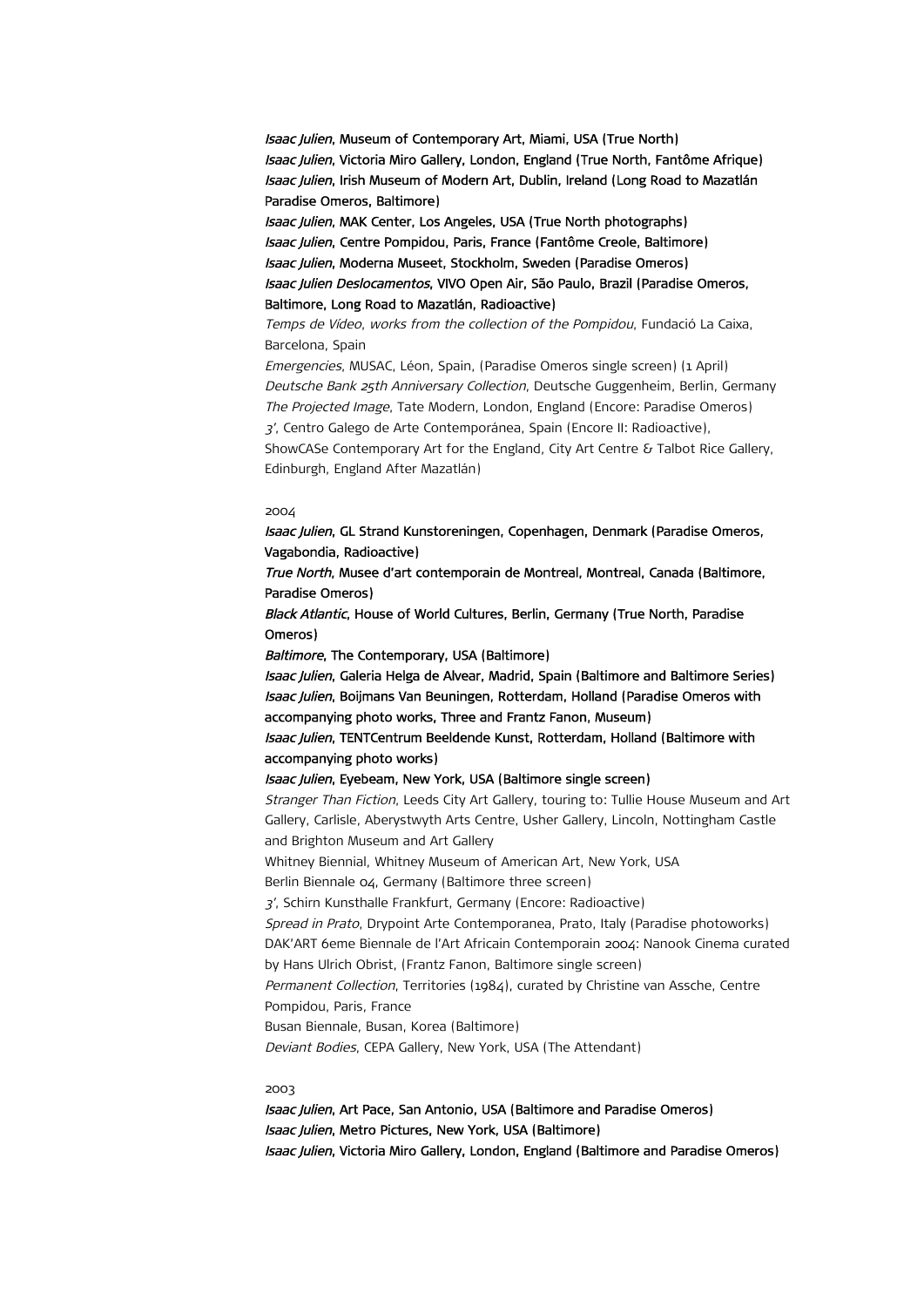Isaac Julien, Sketch, London, England (Trussed) Isaac Julien, The Aspen Art Museum, Aspen, Colorado, USA (Baltimore), Isaac Julien, Yvon Lambert, Paris, France Isaac Julien, Bohen Foundation, New York, USA Isaac Julien, FACT: Film Art & Creative Technology, Liverpool, England Art, Lies and Videotape: Exposing Performance, Tate Liverpool, Liverpool, England Only Skin Deep, Seattle Art Museum, Seattle, Washington, USA Only Skin Deep, International Center of Photography, New York, USA Love / Hate, Ursula Blickle Stiftung, Kraichtal, Germany East Wing Collection, Courtauld Institute of Art, London, England Edinburgh International Film Festival, Edinburgh College of Art, Scotland, England Utopia Station Poster Project, 50th Venice Biennale, Italy and Haus der Kunst, Münich, Germany Independence, South London Gallery, London, England Double Vision, Photo Espana, Madrid, Spain

#### 2002

Documenta 11\_Platform5: Ausstellung/Exhibition, Binding Building, Kassel, Germany The Gap Show, Museum am Ostwall, Dortmund, Germany Screen Memories, Art Tower Mito, Japan New Narratives in Contemporary Photography and Video, Rose Art Museum, Brandeis University Waltham, Massachusetts, USA The Future of Cinema, ZKM, Karlsruhe, Germany (cat) Les Enfants du Paradis, Yvon Lambert Gallery, Paris, France

#### 1999 - 2002

Isaac Julien, Fabric Workshop, Philadelphia, USA Isaac Julien, MIT List Visual Arts Center, Cambridge, Massachusetts, USA (Vagabondia, Long Road to Mazatlán) The Film Art of Isaac Julien, Bard Center for Curatorial Studies, New York, USA, touring to: Museum of Contemporary Art Sydney, Australia; Bildmuseet Umeå, Sweden; Henie Onstad Museum: Norway; Yerba Buena Center, San Francisco, USA Isaac Julien, Studio Museum, Harlem, New York, USA (Vagabondia) Isaac Julien, Museum of Contemporary Art, Chicago, USA (Long Road to Mazatlán) Cinerama Corner House Museum, Manchester, touring to South London Gallery, London, England Isaac Julien, Victoria Miro Gallery, London, England (After Mazatlán) Isaac Julien - Long Road to Mazatlán, Grand Arts, Kansas City, USA (After Mazatlán) Unpacking Europe, Haus der Kulturen der Welt, Berlin, Germany Museum Boijmans Von Beuningen, Rotterdam, The Holland The Short Century, Museum Villa Stuck Munich, touring to House of World Cultures in the Martin Gropius-Bau, Berlin; Museum of Contemporary Art, Chicago; PS1 Contemporary Art Center and The Museum of Modern Art, New York, USA Enduring Love, Klemens Gasser & Tanja Grunert Inc,, New York, USA ARSO1, Kiasma / The Finnish National Gallery, Helsinki, Finland Turner Prize, Tate Gallery, London, England Strength and Diversity: African American Artists, Harvard University, Cambridge, Massachusetts, USA Raw, Victoria Miro Gallery, London, England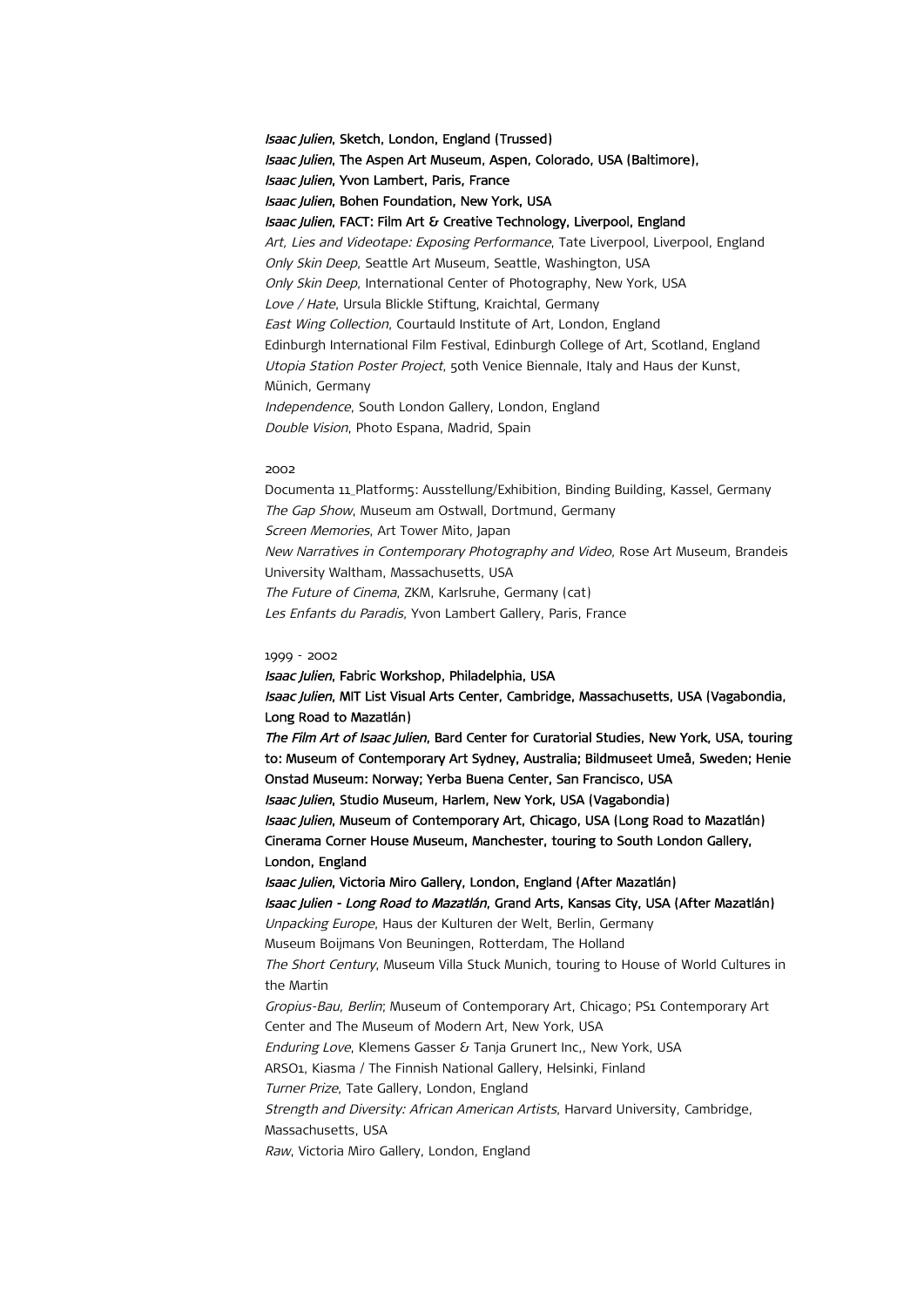Retrace Your Steps, Sir John Soane Museum, London, England

#### 1999

Isaac Julien, Art Pace, San Antonio, USA (Long Road to Mazatlán) Isaac Julien, Victoria Miro Gallery, London, England (Three) Isaac Julien, The Arena, Oxford Brookes University, England (Fanon S.A.) Rhapsodies in Black, Museum of Fine Arts, Houston, USA

#### 1998

Rhapsodies in Black, The Corcoran Gallery of Art, Washington, USA, Rhapsodies in Black, The California Palace of the Legion of Honour, Fine Arts Museum of San Francisco, USA,

#### 1997

Rhapsodies in Black, Hayward Gallery, London, England Scream and Scream Again, The Irish Museum of Modern Art (cat,), Dublin, Ireland Scream and Scream Again, Helsinki Museum of Contemporary Art, Helsinki, Finland 2nd Johannesburg Biennale, Johannesburg (cat.), South Africa, The Look Of Love, The Approach, London & Southampton City Art Gallery, England Beauty and the Beast, Banff Centre for the Arts, Vancouver, Canada

## 1996

Hotter Than July, Margo Leavin Gallery, Los Angeles, USA Scream and Scream Again, Museum of Modern Art, Oxford, England British Art Now, Roslyn Oxley 9 Gallery, Sydney, Australia New Histories, ICA, Boston (cat.), USA AIDS World, Centre d'Art Contemporain Geneva (cat.), Geneva, Switzerland AIDS World, Centro d'Arte Contemporanea Ticino, Ticino, Switzerland

## 1995

Mirage: Enigma of Race, Difference and Desire, ICA (cat.), London, England

#### 1993

Abject art: Repulsion and Desire in American Art, Whitney Museum of Art (cat.), New York, USA

## 1991

Cabaret, Walker Art Gallery, Minneapolis, USA

# 1990

Edge 90, Various Sites: London and Newcastle (cat.), England

## **festivais (seleção) / screenings and festivals (selection)**

## 2012

Baltimore, Badass Cinema, Young Soul Rebels, Looking for Langston, Frantz Fanon, Derek, EYE Filmmuseum, Amsterdam, Holland Better Life, Plymouth Art Centre, England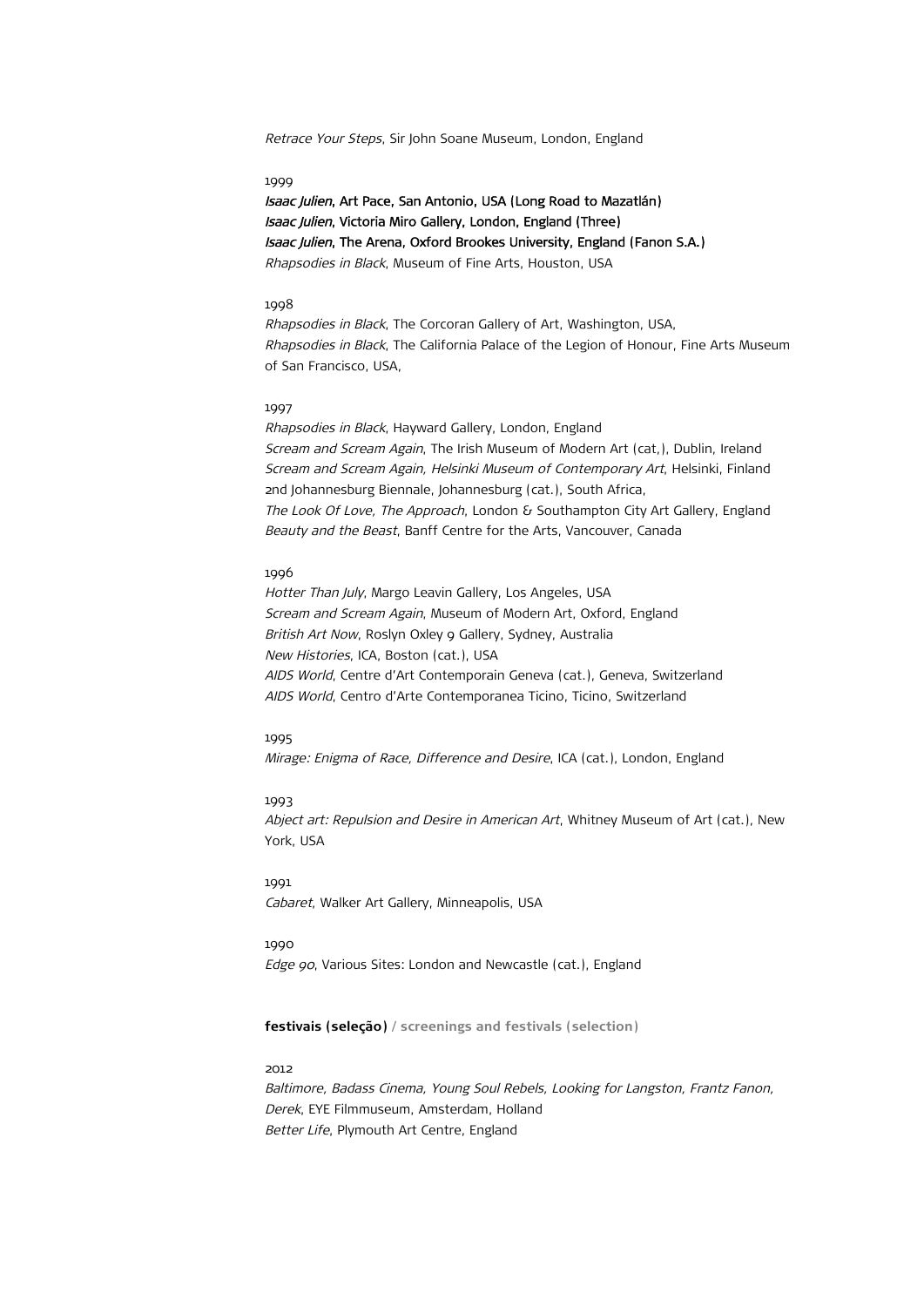The Leopard, Nuit Blanche, Paris, France Baadasss Cinema, Baltimore, Territories, Frantz Fanon, Looking for Langston, Derek, Singapore Art Museum in collaboration with Centre Pompidou, Paris, France

#### 2010

Better Life, Venice Film Festival, Venice, Italy The Leopard, Venice Film Festival, Venice, Italy Ten Thousand Waves, collaboration with composer Maria de Alvear, Museo Reina Sofia, Madrid, Spain Looking for Langston, FACT, Liverpool, England Looking for Langston, Geneva Film Festival, Geneva, Switzerland Frantz Fanon: Black Skin White Mask, Biennale de São Paulo, São Paulo, Brazil

#### 2009

The Darker Side of Black, The Attendant, BaadAsssss Cinema, Secretaria Municipal da Cultura, Porto Alegre, Brazil Looking for Langston, This is not an AIDs Advert, CGAC, Santiago, Spain

## 2008

Derek, Museum of Fine Arts, Houston, USA Derek, Vancouver International Film Festival, Vancouver, Canada Derek, Bergen International Film Festival, Bergen, Norway Derek, Vienna International Film Festival, Vienna, Austria Derek, San Francisco Museum of Modern Art, San Francisco, USA Derek, Espoo Ciné, Espoo, Finland Derek, Melbourne Film Festival, Melbourne, Australia Derek, New Horizons, Warsaw, Poland Derek, Collection Studio 54, Julia Stoschek Collection, Düsseldorf, Germany Derek, Sydney Film Festival, Sydney, Australia Derek, IndieLisboa, Lisbon, Portugal Derek, Miami Gay and Lesbian Film Festival, Miami, Florida, USA Derek, Istanbul Film Festival, Istanbul, Turkey Derek, AFI Dallas, Dallas, USA Derek, London Lesbian and Gay Film Festival, London, England Derek, Serpentine Gallery, London, England Derek, Museum of Modern Art, New York, USA Derek, Tate, London, England Derek, Sundance Film Festival, Salt Lake City, Utah, USA Derek, Berlin Film Festival, Berlin, Germany

#### 2007

The Attendant, Whitney Museum of American Art, New York, USA The Ice Project at Works and Process (PERFORMA), Guggenheim Museum, New York, USA

## 2006

Baltimore, Kino Eye Festival, Antwerp, Belgium Looking for Langston, 20th Gay and Lesbian Film Festival London, England True North, Fantôme Afrique, Sundance Film Festival 2006, Salt Lake City, Utah, USA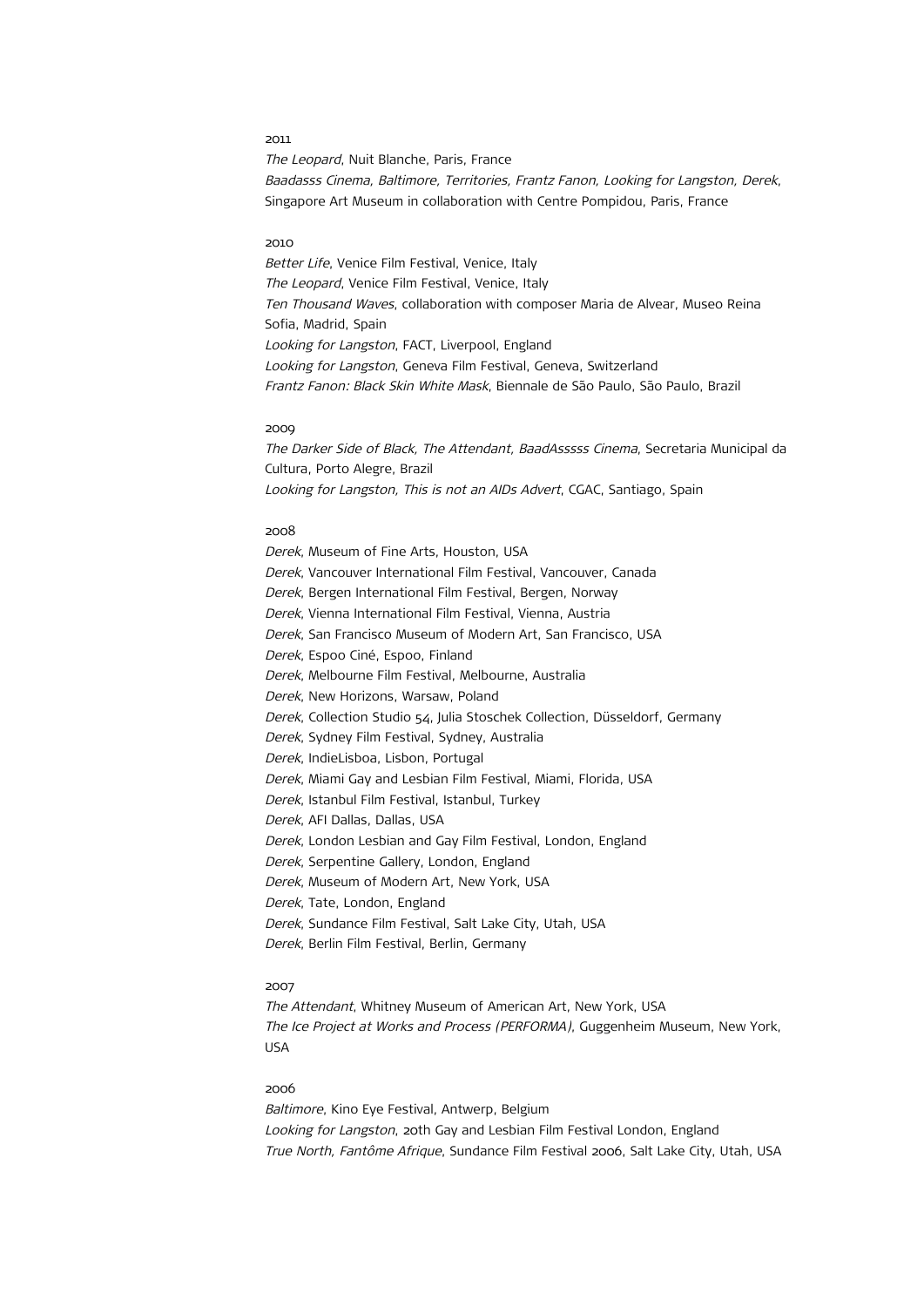Paradise Omeros, Baltimore, True North, Locarno International Film Festival, Locarno, Switzerland Three, Long Road to Mazatlán, Outfest, Los Angeles, USA Territories, Looking for Langston, Franz Fanon: Black Skin White Mask, Museum Ludwig, Cologne, Germany Three, Long Road to Mazatlán, Vagabondia, Paradise Omeros, La Rochelle, France

#### 2004

Baadasssss Cinema, ZKM, Fate of Alien Mides, Germany Baltimore (single screen), KunstFilmBiennale tour of Latin America: São Paulo, Rio de Janeiro, Brazil, and Buenos Aires, Argentina Frantz Fanon, Åarhus Festival of Contemporary Art, Åarhus, Denmark, The Long Road to Mazatlán, Pink Screens, Brussels, Belgium Frantz Fanon, Dakar Biennale, Senegal Baltimore, Paradise Omeros, Jeonju International Film Festival, South, korea Paradise Omeros, Be-bop Sessions Festival, Exeter, England Paradise Omeros, Museé du Louvre, Paris, France Baltimore (triple screen version) Berlin Biennale 04, Germany Artist in Focus at Rotterdam Film Festival, showing Baltimore (singlescreen), Paradise Omeros (single Screen, Vagabondia (single screen), The Long Road to Mazatlán (single screen), Rotterdam, Holland

### 2003

The Attendant, Tate Liverpool, Liverpool, England Frantz Fanon, Contemporary Art Museum, St. Louis, USA Paradise (single screen version), Raindance Film Festival / Dazed & Confused, London, England Baltimore (single screen version), KunstFilmBiennale, Cologne, Germany Territories, A Century of Artists' Film in Britain, Tate Britain, London, England Vagabondia, Long Road to Mazatlán, Baadasssss Cinema, Three, The Attendant, Looking for Langston, MOMA, New York, USA Baadasssss Cinema, The Jeonju International Film Festival, Korea Three, Electromediascope, The Nelson-Atkins Museum of Art, Kansas, USA

#### 2002

The Attendant, Nuit Blanche / Nuit Video, Paris, France Paradise Omeros, Vagabondia, Long Road to Mazatlán, Three, The Attendant, Territories, Brief Encounters Film Festival, Arnolfini, Bristol, England The Long Road to Mazatlán, The Attendant, Three, Looking for Langston, Contemporary Film and Video, Moderna Museet, Stockholm, Sweden, Touring to: Borås Kunstmuseum, Sweden and Platform Garanti Contemporary Art Center, Istanbul, Turkey Franz Fanon: Black Skin, White Mask, Malmö Film Festival, Malmö, Sweden Paradise Omeros, Tate Britain, London, England Looking for Langston, The Attendant, Trussed, Vagabondia, Future Past of Visual Culture, Tate Britain, London, England Looking for Langston, The Long Road Mazatlán, Fierce & Warwick Arts Centre, England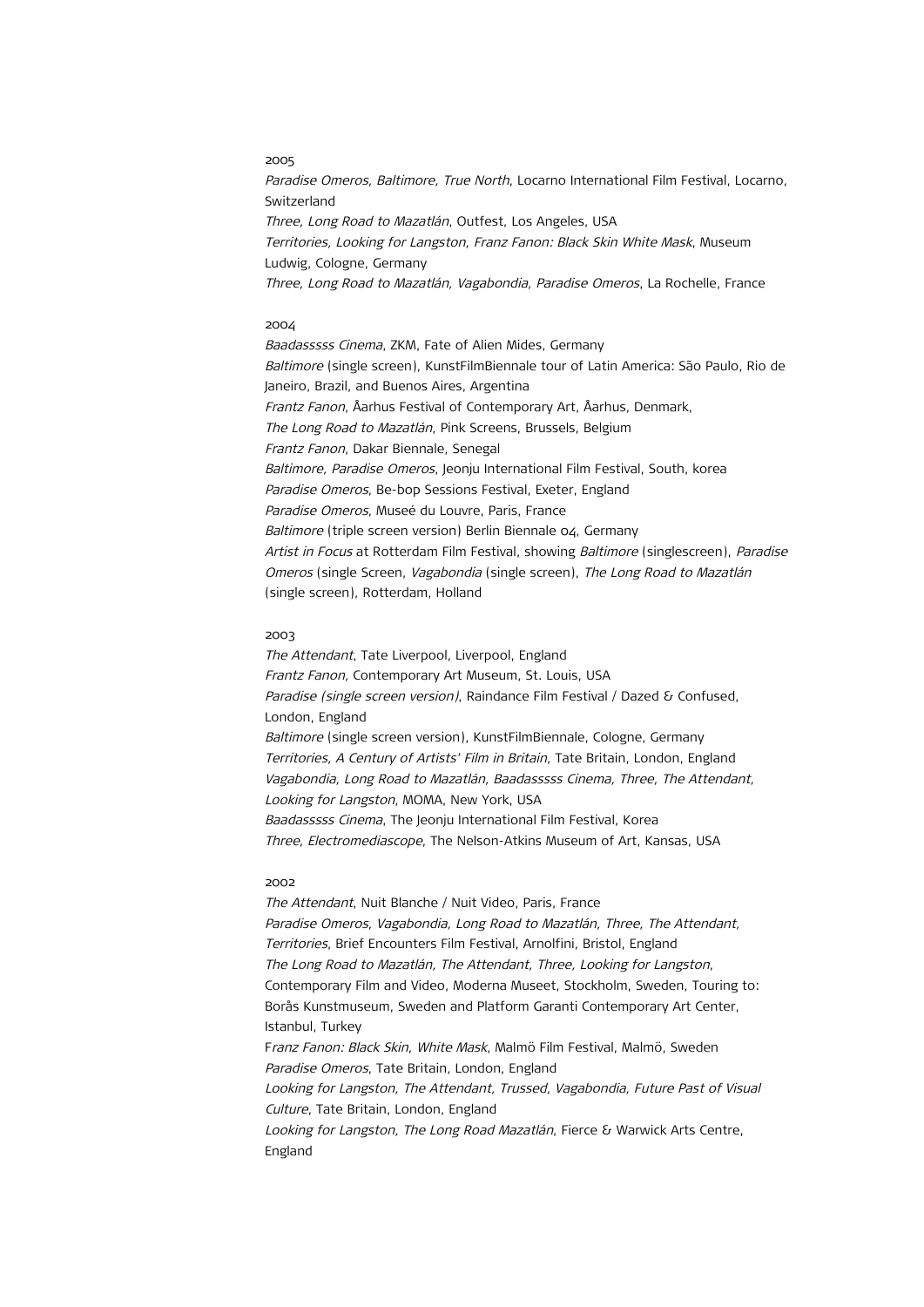2001 Umeå Film Festival, Bildmuseet, Sweden

## 2000

Franz Fanon: Black Skin, White Mask, Looking for Langston, The Attendant, Künslterhaus, Stuttgart, Germany Three, International Film Festival Rotterdam, Holland Three, Lesbian and Gay Film Festival, London, England

# **instalações / installations**

2013/14 Playtime: Kapital, Seven-screen installation, 7.1 sound

### 2010

Ten Thousand Waves, nine screen projection, colour 35mm, transferred to High Definition, 9,2 surround sound, 49 mins 41 secs

2009 True South, photographic series

#### 2008

Derek: Dungeness, two screen projection, colour digital video, 5,1 sound, 8 mins

# 2007

Western Union: small boats, five screen projection, Super 16mm colour film, transferred to High Definition, 5,1 sound, 18 mins 22 secs

# 2005

Fantôme Afrique, three screen projection, 16mm colour film, DVD transfer, 5,1 sound, 17 mins Fantôme Créole, four screen projection, 16mm colour film, DVD transfer, 5,1 sound, 23 mins 27 secs

#### 2004

True North, three screen projection, 16mm black & white / colour film, DVD transfer, 5,1 sound, 14 mins 20 secs Encore II (Radioactive), 16mm, Super 8 / Digital Betacam, 3 mins

# 2003

Baltimore, three screen projection, 16mm black & white / colour film, DVD transfer, 5,1 sound, 11 mins 36 secs

## 2002

Paradise Omeros, three screen projection, 16mm black & white / colour film, DVD transfer, sound, 20 mins 29 secs

2000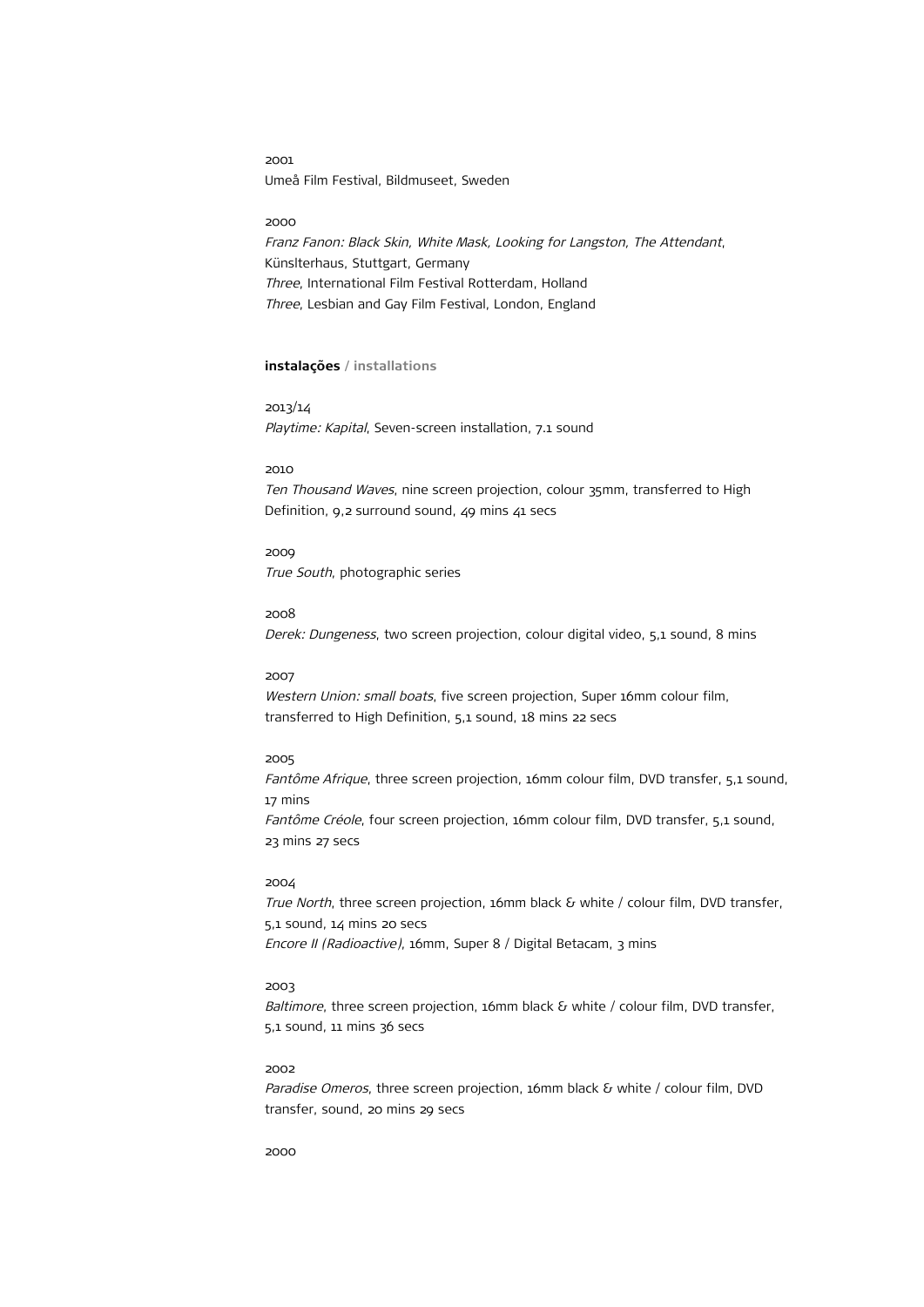Vagabondia, double screen rear projection, 16mm, colour film, video transfer, sound, 7 mins

# 1999

Long Road to Mazatlan, three screen rear projection, 16mm, sepia / colour film, video transfer, sound, 20 mins Conservators Dream, three screen projection, 16mm, sepia / colour film, video transfer, sound, 6 mins Three, single screen projection, 16mm, sepia / colour film, sound, 20 mins

#### 1997

Fanon S.A., double screen projection, 16mm, colour film, video transfer, sound, 10 mins

#### 1996

Trussed, double screen projection, 16mm, black & white film, video transfer, sound, 10 mins

### 1995

Cartooned Life, series of seven photographs, linotronic prints

**filmografia (seleção) / screenings and performances (seleção)**

### 2015

Stones Against Diamonds, Garden of Malipiero Palace, The 56<sup>th</sup> Venice Biennale; Elisabethenkirche, Basel, Switzerland

#### 2014

Queer Outlaw Cinema, Toronto International Film Festival Vagabondia, Tate Modern, London Film Retrospective, MoMA, New York

2013 Together in Electric Dreams, BFI London Film Festival

## 2012

Born in Flames: New Queer Cinema, BAM Brooklyn Academy of Music, New York Kino der Kunst, Goetz Collection, Munich

# 2011

Kiasma presents: Eija-Liisa Ahtila and Isaac Julien / ARS11, Turku 2011, Konepaja Centre, Turku, Finland

# 2010

Ten Thousand Waves, Museum Brandhorst, Munich, Germany Fantôme Créole and Western Union: Small Boats, Kustnernes Hus, Oslo, Norway Ten Thousand Waves, The Museo Nacional Centro de Arte Reina Sofìa, Madrid, Spain Vagabondia, Cue: Artists' Videos, Vancouver Art Gallery, Canada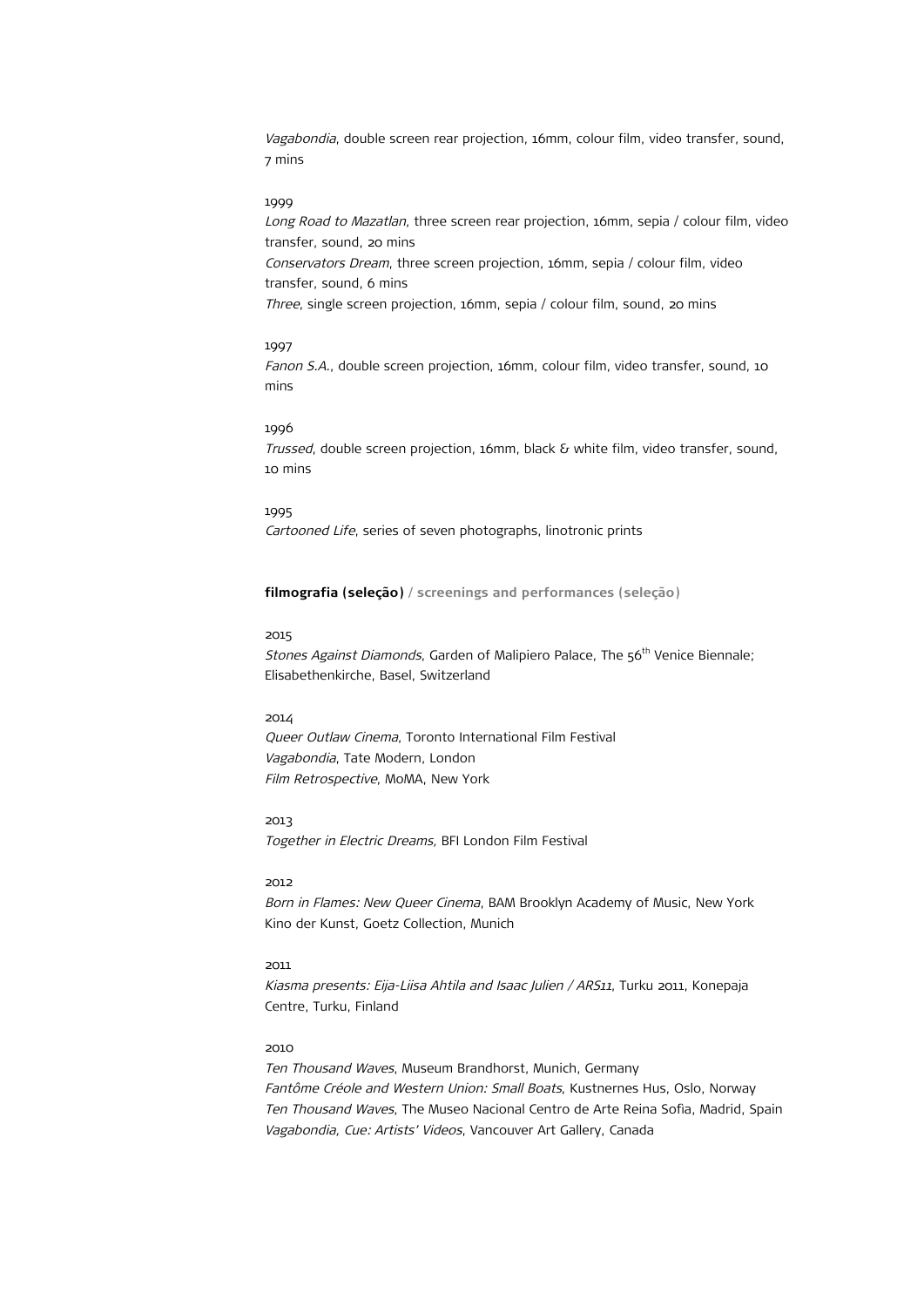Derek, Gay and Lesbian Film Festival, Paris, France Derek, Museum of Modern Art, New York Derek, Art Basel, Stadtkino, Basel, Switzerland

#### 2007

Cast No Shadow, with Russell Maliphant, Sadler Wells, London; BAM, Brooklyn, New York

#### 2006

Making History: Art and Documentary in Britain from 1929 to Now, Tate Liverpool Message Personnel, Yvon Lambert Paris, France Videodanse 2006, Centre Georges Pompidou, Paris, France

## 2005

Paradise Omeros, Baltimore, and True North, Locarno International Film Festival, Locarno, Switzerland Three and Long Road to Mazatlan, Outfest, Los Angeles, California Territories, Looking for Langston, and Franz Fanon: Black Skin White Mask, Museum Ludwig, Cologne, Germany Three, Long Road to Mazatlan, Vagabondia, and Paradise Omeros, La Roachelle, France, MoMa, New York

## 2004

Baltimore, KunstFilmBiennale tour of Latin America: Sao Paulo, Rio de Janeiro and Buenos Aires Frantz Fanon, Dakar Biennale, Senegal The Long Road to Mazatlan, Pink Screens, Brussels, Belgium Frantz Fanon, Aarhus Festival of Contemporary Art, Denmark Baadasssss Cinema, ZKM Fate of Alien Mides, Germany Baltimore, Paradise Omeros, Jeonju International Film Festival, Korea, April Paradise Omeros, Be-bop Sessions Festival, Exeter Paradise Omeros, Musee du Louvre, Paris 31 March Baltimore (triple screen version), Berlin Biennale 04, Berlin, Germany Artist in Focus, Rotterdam Film Festival, Rotterdam showing Baltimore (single screen), Paradise Omeros (single screen), Vagabondia (single screen), The Long Road to Mazatlan (single screen)

#### 2003

Vagabondia, The Long Road to Mazatlan, Baadasssss Cinema, Three, The Attendant, and Looking for Langston, The Museum of Modern Art, New York, 4 May Baadasssss Cinema, The Jeonju International Film Festival, Korea Territories, A Century of Artists' Film in Britain, Tate Britain, London Baltimore, KunstFilmBiennale, Cologne, Germany, 2 November, 3 November Paradise, Raindance Film Festival/Dazed & Confused, London Frantz Fanon, Contemporary Art Museum, , St. Louis, 21 November The Attendant, Tate Liverpool, Liverpool, 27 November Three, Electromediascope, The Nelson-Atkins Museum of Art, Kansas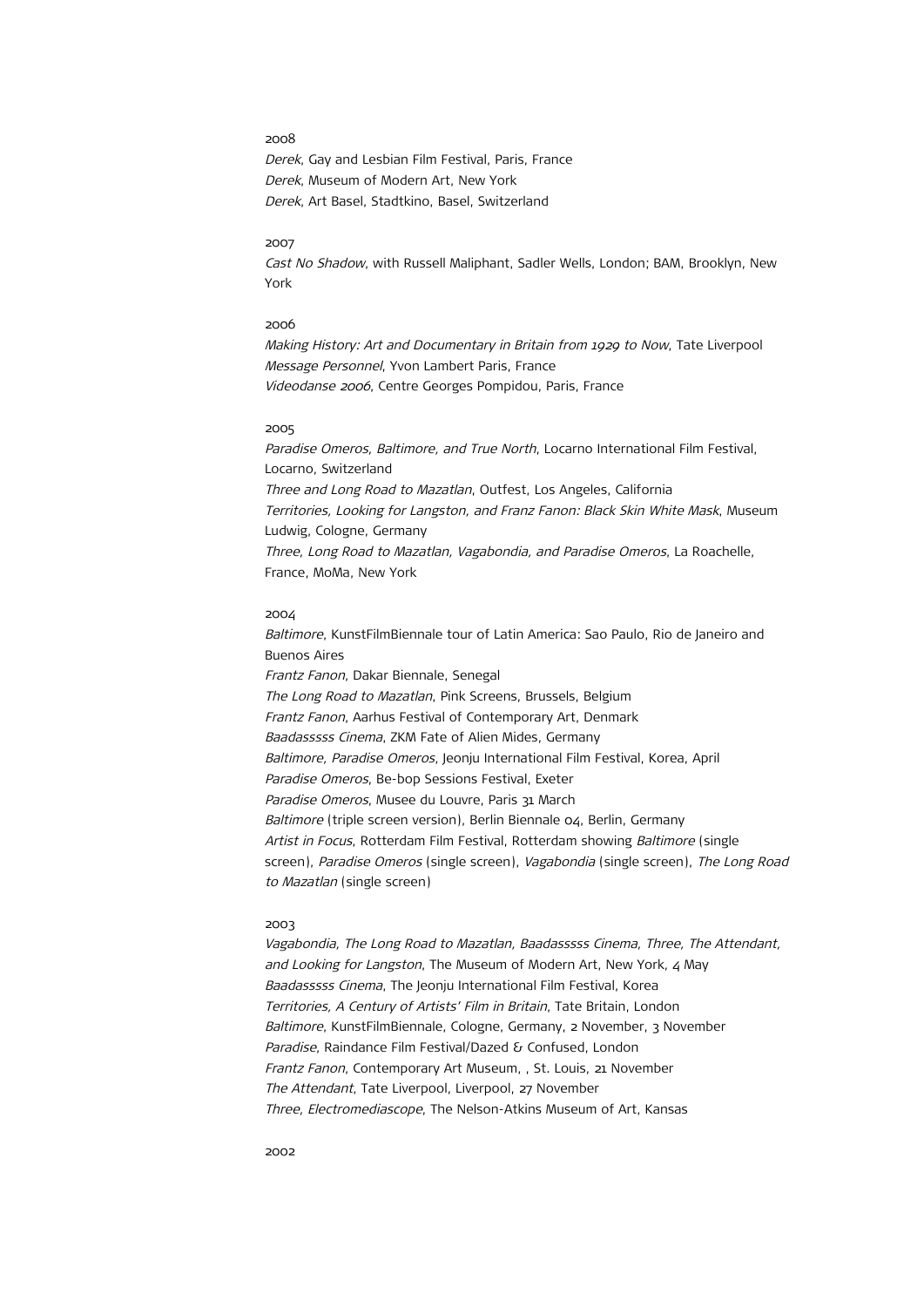Looking for Langston and The Long Road Mazatlan, Fierce & Warwick Arts Centre, 25 May Looking for Langston, The Attendant, Trussed, and Vagabondia, Future Past of Visual Culture, Tate Britain, 15 June Paradise Omeros, Tate Britain, 12 July Franz Fanon: Black Skin White Mask, Malmö Film Festival, Sweden, 23 July The Long Road to Mazatlan, The Attendant, Three, and Looking for Langston, Contemporary Film and Video, Moderna Museet, Stockholm, 3 Sept. Touring to: Borås Kunstmuseum, Sweden (12 Sept) and Platform Garanti Contemporary Art Center, Istanbul (27 Sept) The Attendant, Nuit Blanche/Nuit Video, Paris, France 5 Oct Paradise Omeros, Vagabondia, The Long Road to Mazatlan, Three, The Attendant, and Territories, Brief Encounters Film Festival, Arnolfini, Bristol

#### 2001

Umeå Film Festival, Bildmuseet, Sweden

# 2000

Franz Fanon: Black Skin, White Mask, Looking for Langston, and The Attendant, Künslterhaus, Stuttgart, Germany Three, International Film Festival Rotterdam, The Netherlands Three, Lesbian and Gay Film Festival, London, England

# **prêmios (seleção) / awards (selection)**

### 2014

San Francisco International Film Festival, Persistence of Vision, San Francisco, USA

## 2011

Off Festival Award from PhotoEspaña for Ten Thousand Waves at Galería Helga de Alvear, Madrid, Spain

#### 2008

Special Teddy for Derek, Berlin International Film Festival, Berlin, Germany Documentary Prize for Derek, 34th Seattle International Film Festival, USA Best Documentary for *Derek*, Milan International Lesbian and Gay Film Festival, Milan, Italy Honorary Fellow, University of Arts, London, England

## 2005

Aurora Award, Aurora Picture Show, Houston, USA

# 2003

Master of Arts (Honorary Degree), Surrey Institute of Art and Design, London, England Grand Jury Award, KunstFilmBiennale, Cologne, Germany Prize for outstanding career in cinematography, Benalmadana, 6th Festival International de Cortometraje y Cine Alternativo de Benalmadena (ficcab)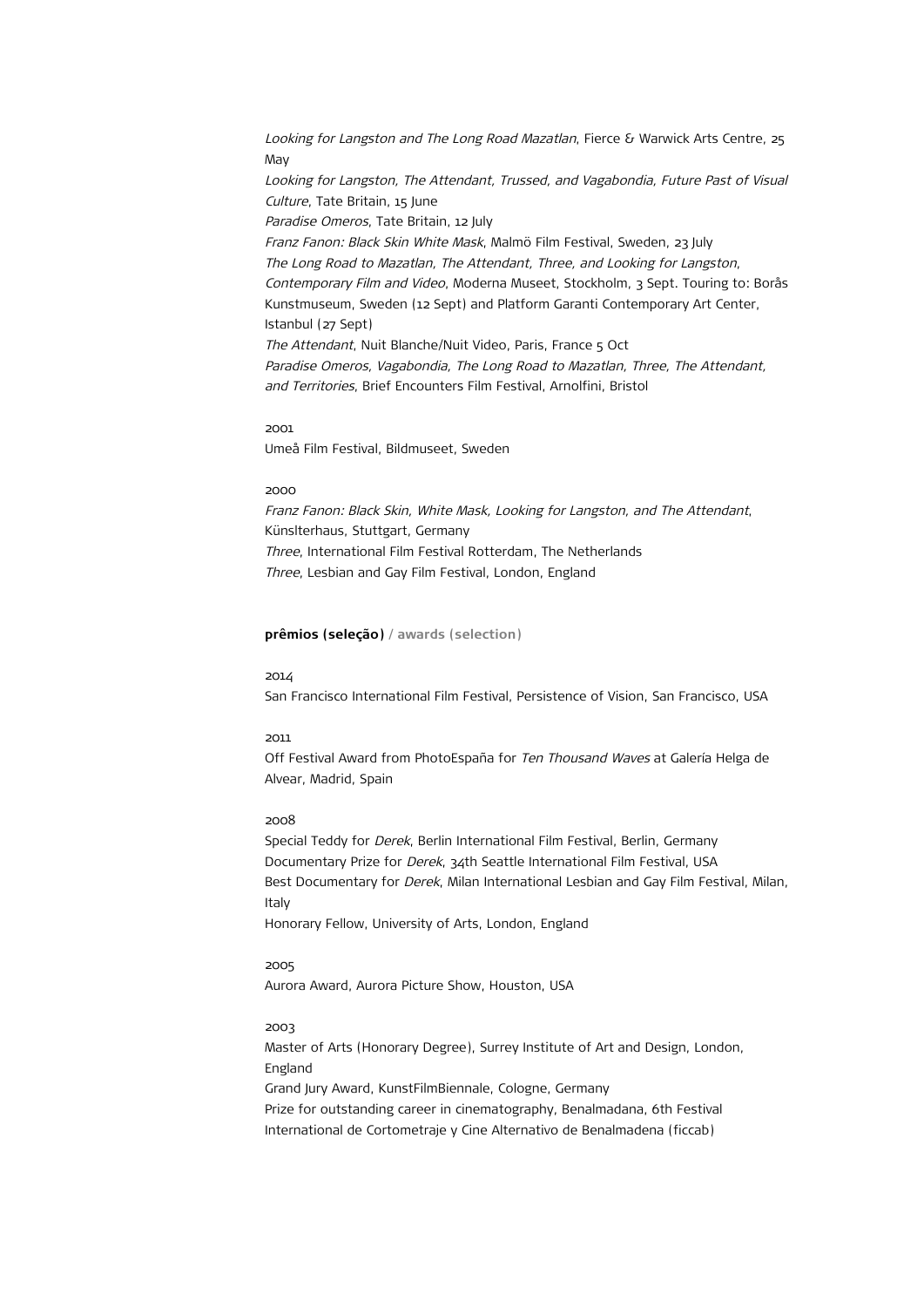Frameline Lifetime Achievement Award, San Francisco, USA Bohen Foundation Commission, New York, USA Eyebeam's Moving Image Commission program, Artist in Residence, New York, USA Ford Foundation Commission, New York, USA

#### 2001

The McDermott Award, MIT, Cambridge, USA

1999 Art Pace, International Artist in Residence, San Antonio, USA

1998 Jerome Foundation Award, USA Andy Warhol Foundation Award, USA

# 1997

Pratt and Whitney Canada Grand Prize for Frantz Fanon: Black Skin White Mask, 15th International Festival of Films on Art

1996 Wexner Museum Fine Arts International Artist Award, Columbus, USA

# 1995

Rockefeller Humanities Fellowship Award, New York University, Centre for Media, Culture and History, USA

1993 John McKnight International Artist Award, Minneapolis, USA

1991 Semaine de la Critique Prize for Young Soul Rebels, Cannes Film Festival, France

# **coleções institucionais / institutional collections**

Bard College, Centre for Curatorial Studios Museum, Annandale-on-Hudson, New York LUMA Foundation, Arles Albright-Knox Art Gallery, Buffalo Art Institute of Chicago Irish Museum of Modern Art, Dublin Stoschek Collection, Düsseldorf Deutche Bank Art Collection, Frankfurt Kiasma, Helsinki Wemhöner Collection, Herford MUSAC Museo de Arte Contemporáneo de Castilla y Léon, Léon Government Art Collection, London Tate Modern, London Collecíon Helga de Alvear, Madrid De La Cruz Collection, Miami